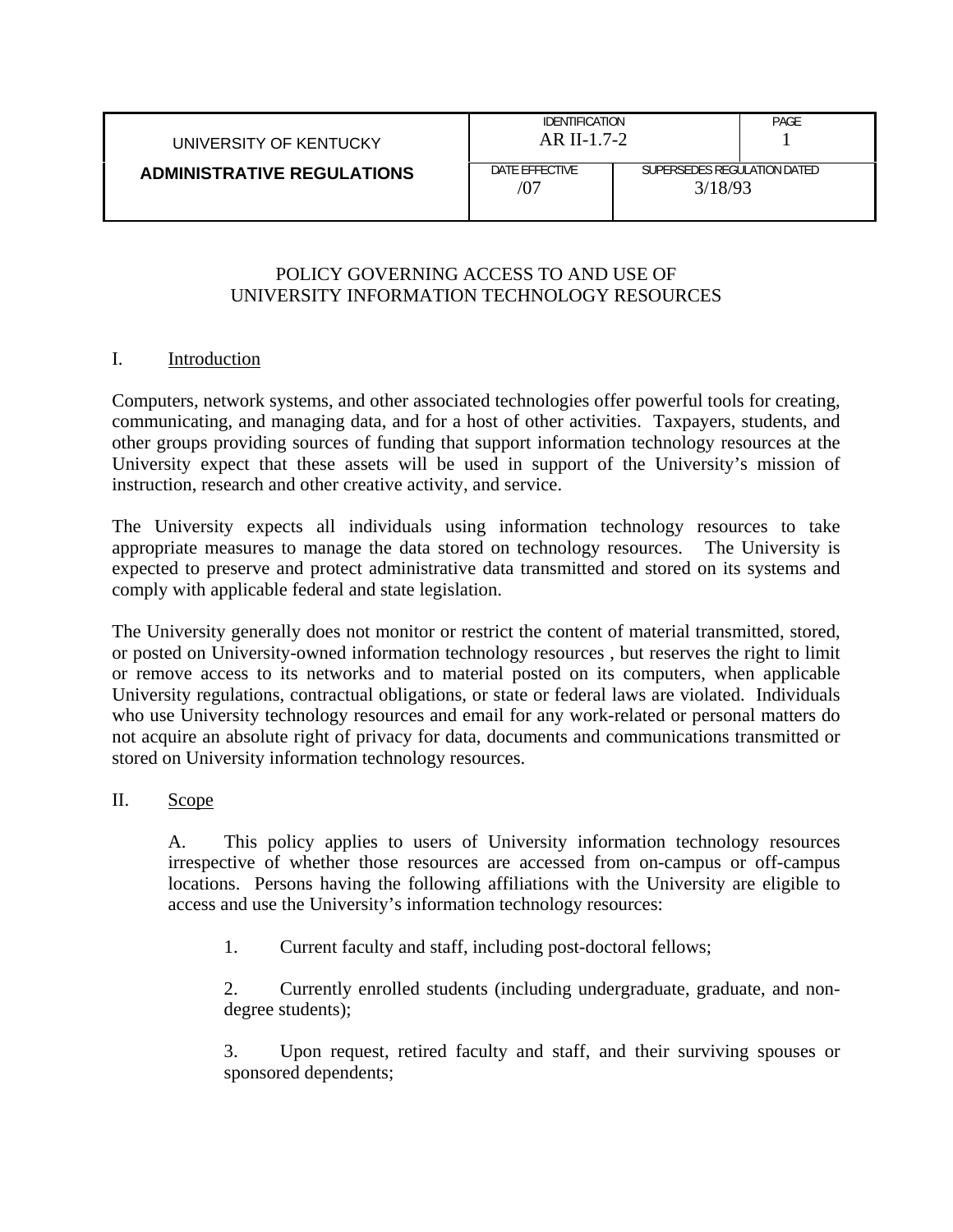4. Upon request, spouses or sponsored dependents of faculty or staff who become deceased while employed by the University;

5. Certain persons affiliated with external agencies collaborating with the University; and

6. Any other person authorized by the Vice President for Information Technology or designee to use University information technology resources.

An individual's access to specific resources may be limited due to University licensing or contract limitations.

For groups 3, 4, and 5, access is generally limited to electronic mail. If resources become constrained, this practice may be reviewed and may be restricted or eliminated in favor of allocating required resources to uses by active faculty, students, and staff. Unless eligible though another affiliation, alumni of the University are not eligible to access and use University information technology resources, except when such resources are available to the general public.

B. This policy applies to all University information technology resources, including:

1. Data and other files, including electronic mail and voice mail, stored in individual computer accounts on University-owned centrally-maintained systems;

2. Data and other files, including electronic mail or voice mail stored on departmentally-maintained systems;

3. Data and other files, including electronic mail and voice mail, stored in individual computer accounts on systems managed by the university on behalf of affiliated organizations;

4. Data and other files, including electronic mail or voice mail, stored on personally-owned devices on University property (e.g., residence hall rooms);

5. Data and other files, including electronic mail or voice mail stored on University-owned systems assigned to a specific individual for use in support of job functions; and

6. Telecommunications (voice or data) traffic from, to, or between any devices described above.

# III. Confidentiality

A. In general, information stored on information technology resources is considered confidential, whether protected by the computer operating system or not, unless the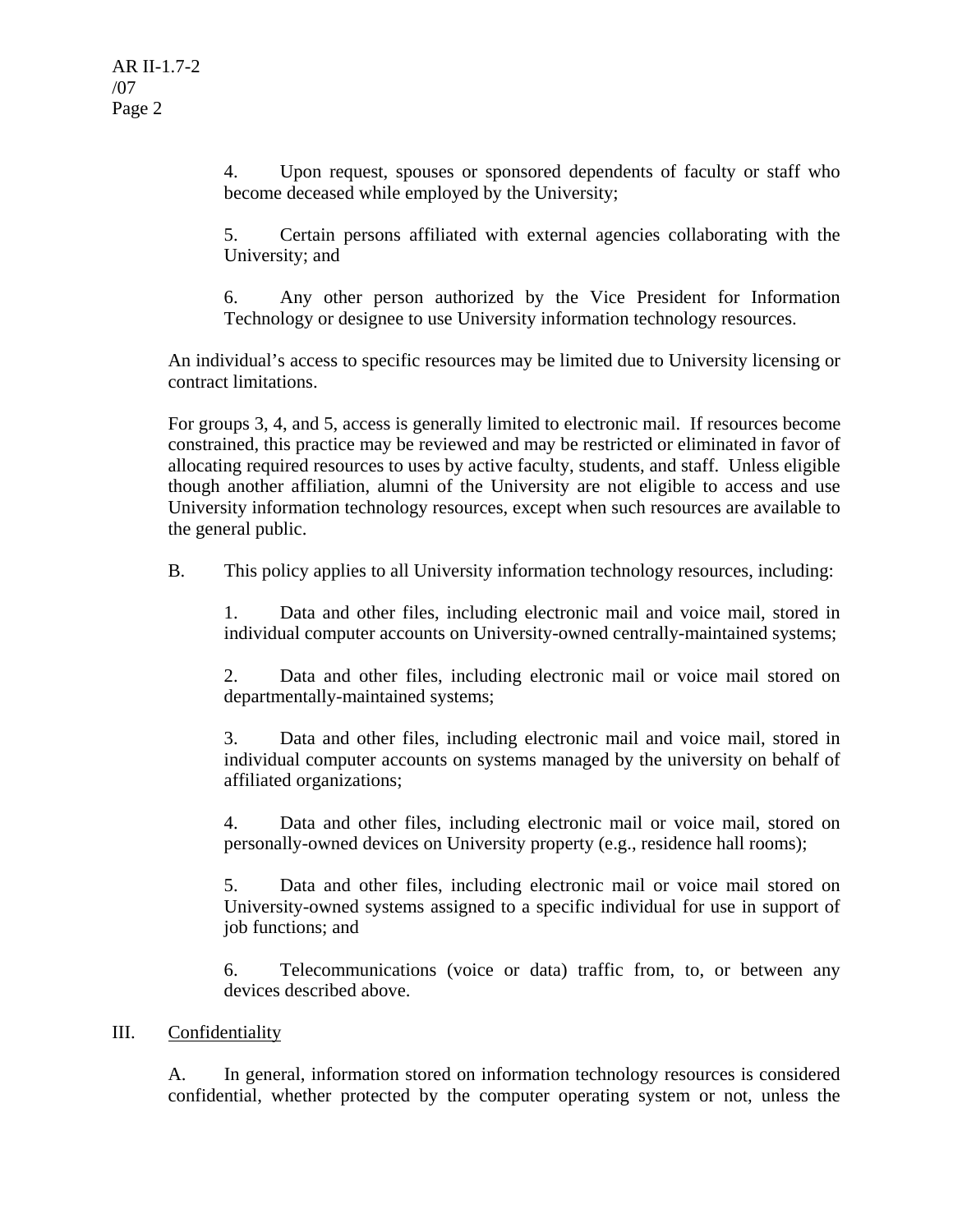owner intentionally makes that information available to other groups or individuals. The University assumes that individual users wish the information they store on central and campus shared information technology resources to remain confidential. Requests for disclosure of confidential information may be reviewed by the senior administrator of the information technology systems involved. Such requests shall be honored only when approved by the University officials authorized by the University, or when required by state or federal law. Except when inappropriate or impractical, computer users shall receive prior notice of such disclosures.

B. Free expression of ideas is central to the academic process. The University acknowledges the importance of the diversity of values and perspectives prevalent in an academic institution, and is respectful of freedom of expression of ideas. The University does not condone censorship nor does it endorse the inspection of electronic files or monitoring of network activities related to individual activities.

C. Legitimate reasons for persons other than the account holder to access computer files, computers, or network traffic, or to disclose data to third parties, include:

1. Ensuring the continued integrity, security, or effective operation of University systems;

- 2. Protecting user or system data;
- 3. Ensuring continued effective departmental operations;
- 4. Ensuring appropriate use of University systems;
- 5. Satisfying a legal obligation;
- 6. Complying with the Kentucky Open Records Act;
- 7. Complying with the Federal Rules of Civil Procedure for E-Discovery; or
- 8. Health and safety emergencies.

D. In any case where it becomes necessary for persons other than the account holder to access computer files or computers or network traffic for one or more of the purposes outlined above, all reasonable attempts shall be made to limit the access to the related purpose and to preserve confidentiality of any personal identifiers.

# IV. Security

A. Although the University takes reasonable measures to protect the security of its information technology resources and accounts assigned to individuals, the University does not guarantee absolute security.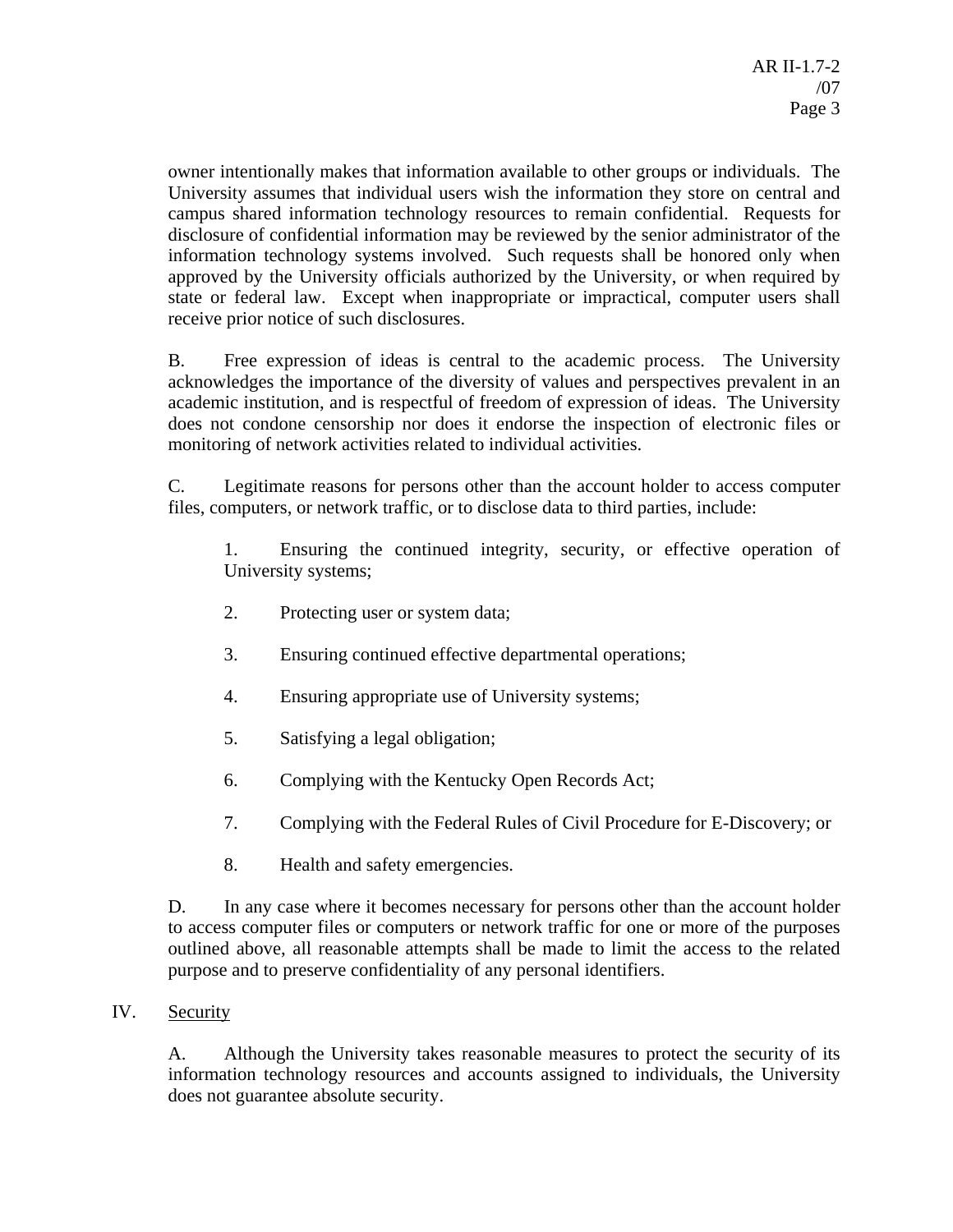B. The University helps users of its central and campus shared information technology resources to protect the information they store on those resources from accidental loss, tampering, unauthorized search, or other access. In the event of inadvertent or non-malicious actions resulting in the loss of or damage to information, or the invasion of the user's identity or privacy, the University's information technology department shall make a reasonable effort to mitigate the loss or damage.

C. The University provides industry-standard security on University maintained systems. Users are responsible for properly safeguarding the information technology resources under their control, specific to files associated with their computer accounts.

D. Users may request that arrangements be made to protect information stored on such resources. These requests may be honored at the discretion of the unit that manages the resources.

### V. Information Technology Users' Privileges and Responsibilities

A. The University grants access to its information technology resources to an individual solely for the individual's own University mission-related use. User access shall not be transferred to or shared with another without explicit written authorization by the Vice President for Information Technology, a designee, or the appropriate system administrator.

B. All users of University information technology resources are expected to exercise common sense and decency, including due respect for the rights of others in public areas.

C. User access to information technology resources is contingent upon prudent and responsible use, which includes following appropriate security measures. The user shall not use information technology resources to violate any state or federal laws, Governing Regulations and Administrative Regulations, Code of Student Conduct, Human Resources Policy and Procedures, or Rules of the University Senate. Incidental personal use is an accepted and appropriate benefit of being associated with the University's technology environment. The senior management of each unit is authorized to determine the nature and amount of incidental personal use by members of the unit. An employee's supervisor may require the employee to cease or limit any incidental personal use that hampers job performance, adversely affects or conflicts with University operations or activities, or violates University policy. All direct costs (for example, printer or copier paper and other supplies) attributed to personal incidental use shall be assumed by the user.

D. The user shall not use information technology resources for any individual commercial purpose or for personal gain, except as approved pursuant to other applicable University regulations, or approved by the Vice President for Information Technology, or a designee.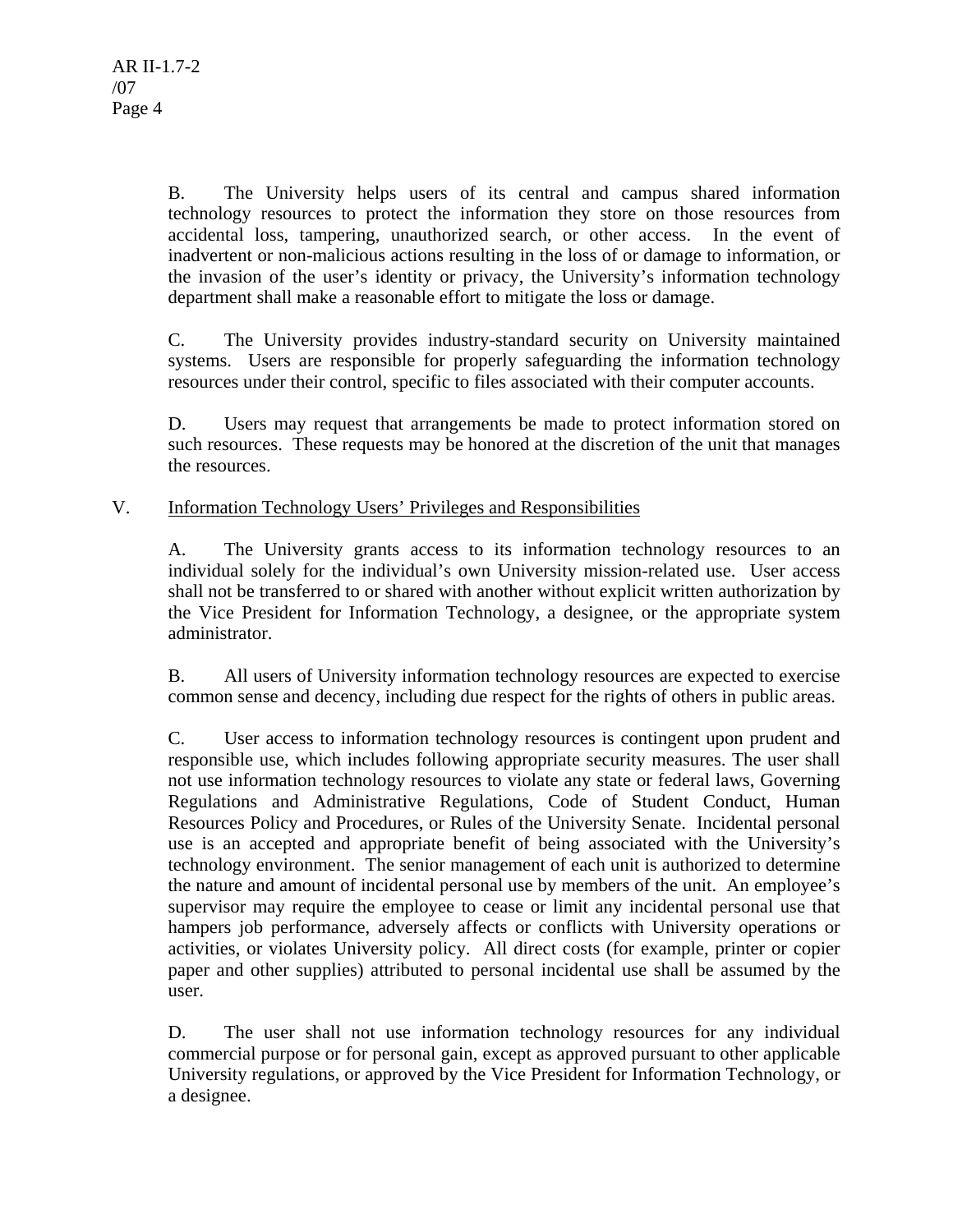E. Information technology resources shall be shared among users in an equitable manner. The user shall not participate in any behavior that unreasonably interferes with the fair use of information technology resources by another.

F. Information technology resource users shall facilitate computing in the University environment by:

G. Regular deletion of unneeded files from one's accounts on central or shared machines in accordance with the University's record retention policy.

H. Refraining from overuse of information storage space, printing facilities, or processing capacity, and interactive network connections.

VI. System Administrator Responsibilities

A. Both University and departmental system administrators of information technology resources are responsible for the security of information stored on those resources, for making appropriate information on security procedures available to users of those systems, and for keeping those systems free from unauthorized access. Administrators of departmental and individual information technology resources shall not implement any policy or procedure that is less restrictive than University requirements.

B. University and departmental system administrators are prohibited from removing any information from individual accounts unless the system administrator finds that:

1. The presence of the information is illegal (e.g. copyrighted material, software used in violation of a license agreement, or child pornography);

2. The information in some way endangers University information technology resources or the information of other users (e.g. a computer worm, virus, or other destructive program); or

3. The information is inappropriate because it is unrelated to or is inconsistent with the mission of the University, is in violation of University policy, or is otherwise not in compliance with the legal and ethical usage responsibilities listed in the Information Technology Usage Policy.

C. Departmental system administrators (or University system administrators) may access or permit access to the resources described above, if he or she:

1. Has written (verifiable email or paper) permission from the individual to whom the account or device or communication has been assigned or attributed;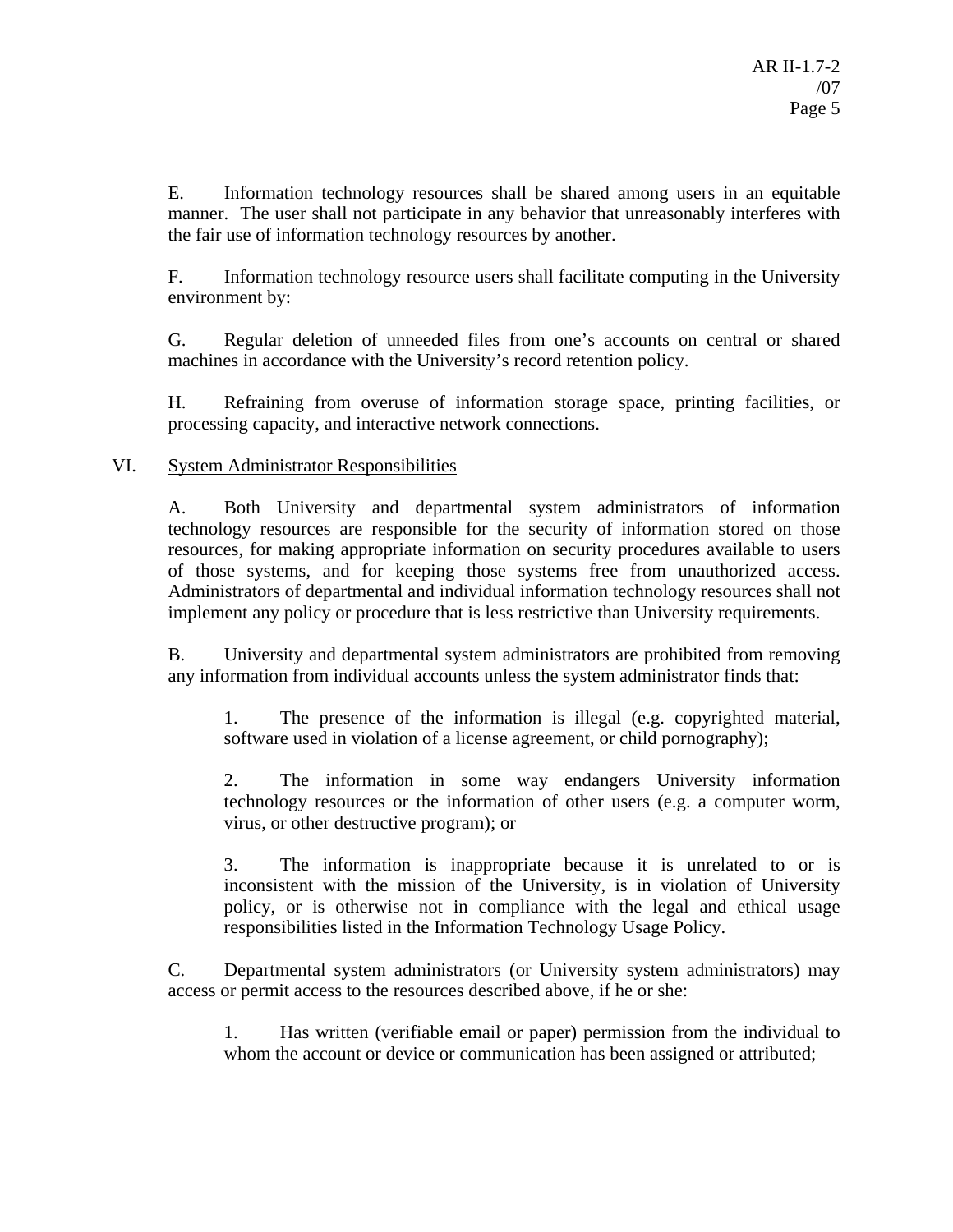2. In an emergency situation, has a reasonable belief that a process active in the account or on the device is causing or will cause significant system or network degradation, or could cause loss or damage to system or other users data; or

3. Receives a written request from the senior executive officer of a department to access the account of a staff or faculty member who is deceased, terminated, or is otherwise incapacitated or unavailable for the purposes of retrieving material critical to the operation of the department.

D. University system administrators may access or permit access to the resources described above, if he or she:

1. Receives a court order or direction from University Counsel;

2. Receives a written authorization from the appropriate executive vice president or Provost, for situations where there is reasonable belief that the individual to whom the account or device is assigned or owned has perpetrated or is involved in violations of University policy using the accounts or device in question; or

3. Receives a written request from the Dean of Students, for situations where there is a reasonable belief that a student to whom the account or device is assigned or owned has perpetrated or is involved in illegal activities, or is in violations of University policy using the accounts or device in question.

#### VII. Violations

A. Legitimate use of an information technology resource does not extend to whatever an individual is capable of doing with it. Just because an individual is able to circumvent restrictions or security, does not mean that the individual is permitted to do so.

Alleged violations of this policy can be reported directly to the Office of the Vice President for Information Technology. If the person responsible is not affiliated with the University, or cannot be identified, the incident should be reported to <itresource abuse@uky.edu>.

#### B. Examples of Violations

Violations generally consist of downloading or posting to University computers, or transporting across University networks, material that is illegal, proprietary, in violation of University policies or contractual agreements, or otherwise is damaging to the institution. Examples of specific violations include, but are not limited to: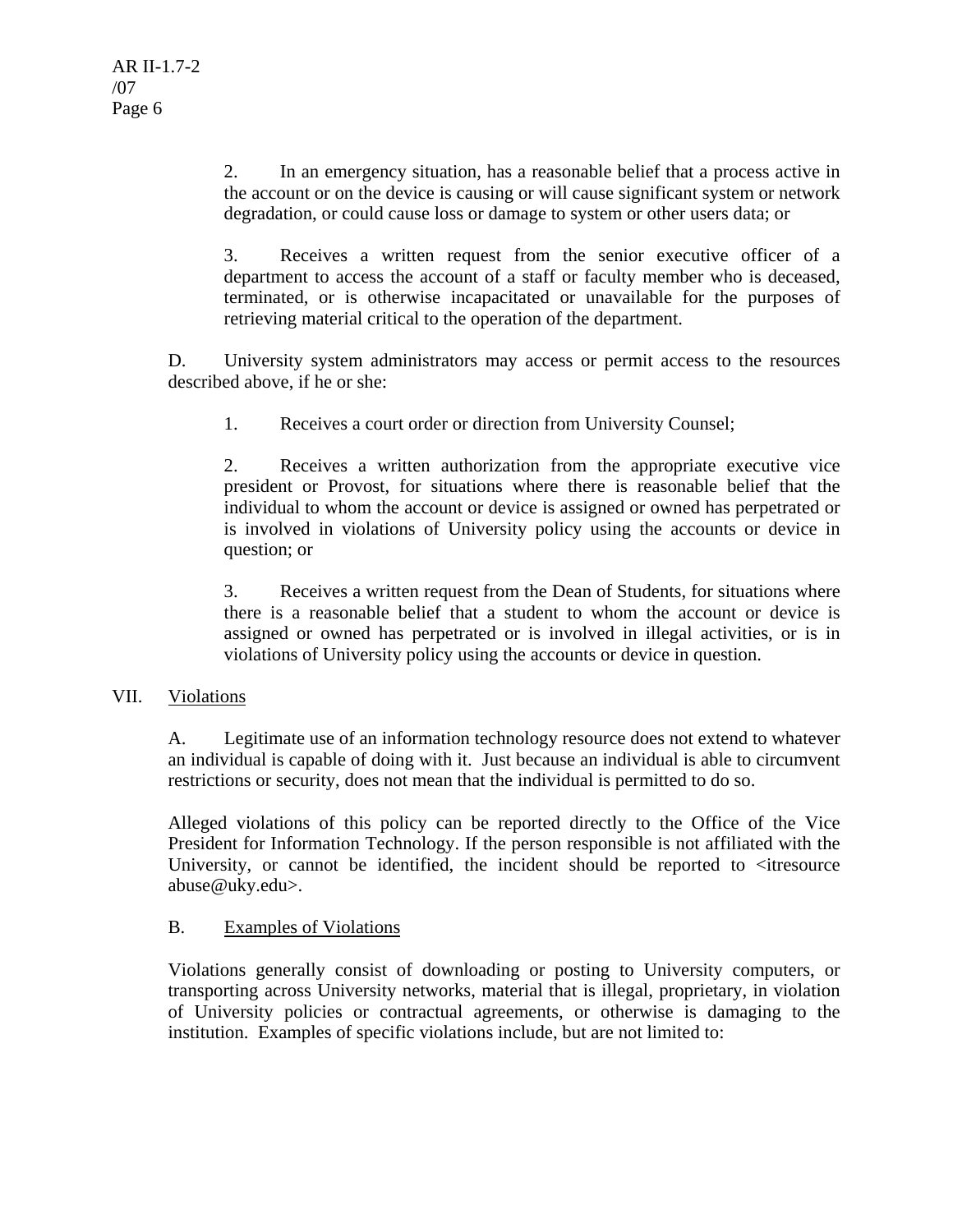1. Sharing passwords or acquiring another's password without prior written authorization from University Technology Services or the appropriate system administrator;

2. Unauthorized accessing, using, copying, modifying, or deleting of files, data, user ids, access rights, usage records, or disk space allocations;

3. Accessing resources for purposes other than those for which the access was originally issued, including inappropriate use of authority or special privileges;

4. Copying or capturing licensed software for use on a system or by an individual for which the software is not authorized or licensed. Misappropriation of data or copyrighted materials, including computer software, may constitute theft;

5. Use of information technology resources for remote activities that are unauthorized at the remote site;

6. Causing computer failure through an intentional attempt to "crash the system," or through the intentional introduction of a program that is intended to subvert a system, such as a worm, virus, Trojan horse, or one that creates a trap door;

7. Intentional obscuring or forging of the date, time, physical source, logical source, or other header information of a message or transaction;

8. Interception of transmitted information without prior written authorization from University Technology Services or the appropriate system administrator;

9. Failure to protect one's account from unauthorized use (e.g., leaving one's terminal publicly logged on but unattended);

10. Violation of priorities for use of information technology resources as established by an individual facility within the University system;

11. Excessive use of information technology resources, especially when it impedes the mission-related activities of other users, or adversely affects system availability or performance;

12. Use of information technology resources for individual commercial activities that are not approved by the University, for personal private gain, or for political campaigning and similar activities that are inconsistent with the University's tax-exempt status;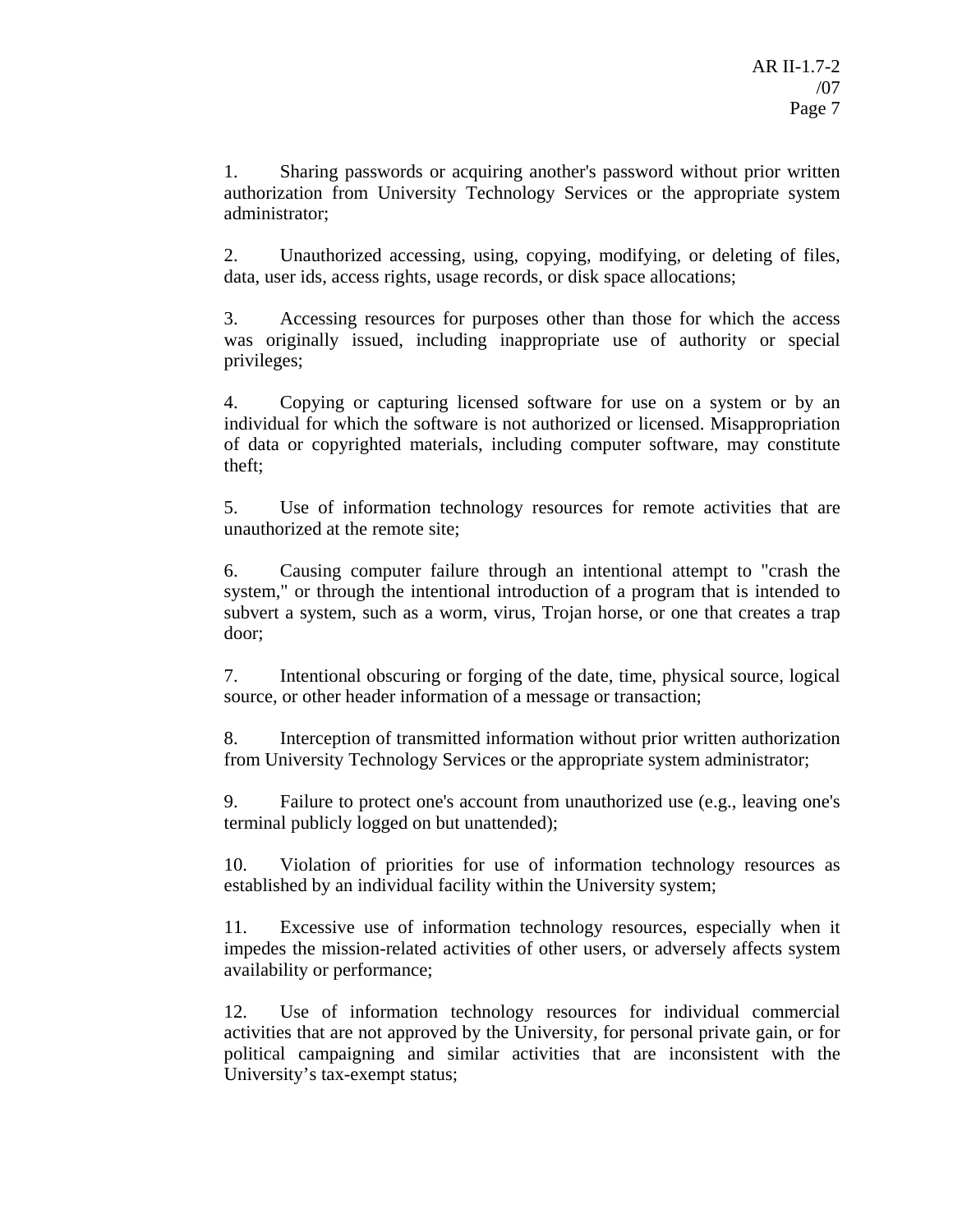13. Violation of software license agreements, including making more copies of licensed software than the license allows (i.e. software piracy); or

14. Sending a crippling number of files across the network (e.g. email "bombing" or "spamming").

#### VIII. Response, Investigation, and Sanctions

#### A. Response

1. In the event that University officials are notified of alleged misconduct or illegal activity on the part of a member of the University community, after consultation with Human Resources or the Dean of Students and Legal Counsel, contents of an individual's e-mail, other computer accounts, office computer, or network traffic may be copied and stored to prevent the destruction and loss of information, pending formal review of that material.

2. Except when inappropriate or impractical, efforts will be made to notify the involved individual prior to accessing the computer account or device, or before observing network traffic attributed to them. Where prior notification is not appropriate or possible, efforts will be made to notify the involved individual as soon as possible after the access.

# B. Investigation of Allegations

1. When the Vice President for Information Technology, a designee, or the appropriate university system administrator has reason to believe that a violation of this policy may have occurred, he or she may initiate an investigation and suspend technology privileges for the individual(s) involved, pending further investigation.

2. If significant University sanctions are imposed, such action, together with an explanation of the causal events, shall be reported by the Vice President for Information Technology or the appropriate system administrator to the Dean of Students, in case of students; or, to the Provost or appropriate executive vice president for all others.

# C. Sanctions

1. University sanctions are imposed by the appropriate University authority and may include, but are not limited to, limitation or revocation of access rights, and reimbursement to the University for the technology and personnel charges incurred in detecting and proving the violation of these rules, as well as from the violation itself. Reimbursement may include compensation for staff work time related to the violation and for archiving information related to the incident.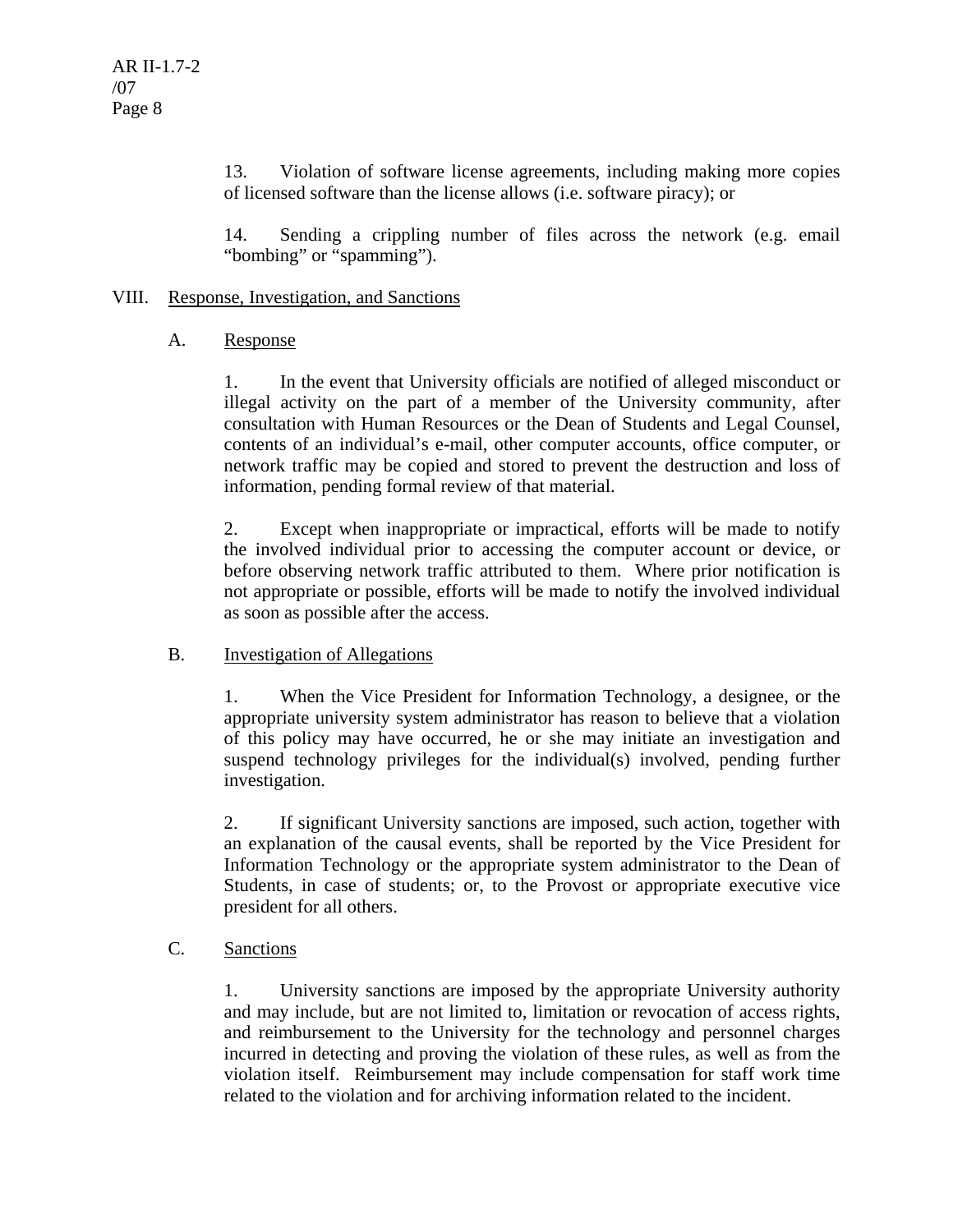2. Disciplinary actions as defined in the Code of Student Conduct, Human Resources Policy and Procedures, and Administrative and Governing Regulations, and Rules of the University Senate may also include any combination of disciplinary action, or civil or criminal liability. The usual rights and privileges of appeal apply.

3. Violation of this policy may also result in the University referring the violation to the appropriate state or federal agency. Violations of KRS 434.840 (Kentucky statutes dealing with unlawful access or use of a computer) shall be referred to the Commonwealth Attorney or the police for investigation and prosecution. Similarly, violations of 18 U.S.C. Sec.1030 (Federal laws related to unlawful access or use of a computer) shall be referred to the Federal Bureau of Investigation.

#### IX. Appeals

A. In cases where a user's technology privileges are limited or revoked by Information Technology, a user may request a review of the action. The review shall be conducted by Information Technology according to established procedures.

B. In cases where a user's information is removed by Information Technology or the departmental system administrator, a user may appeal the removal through the relevant administrative process appropriate to the status of the user (i.e., faculty, staff or student).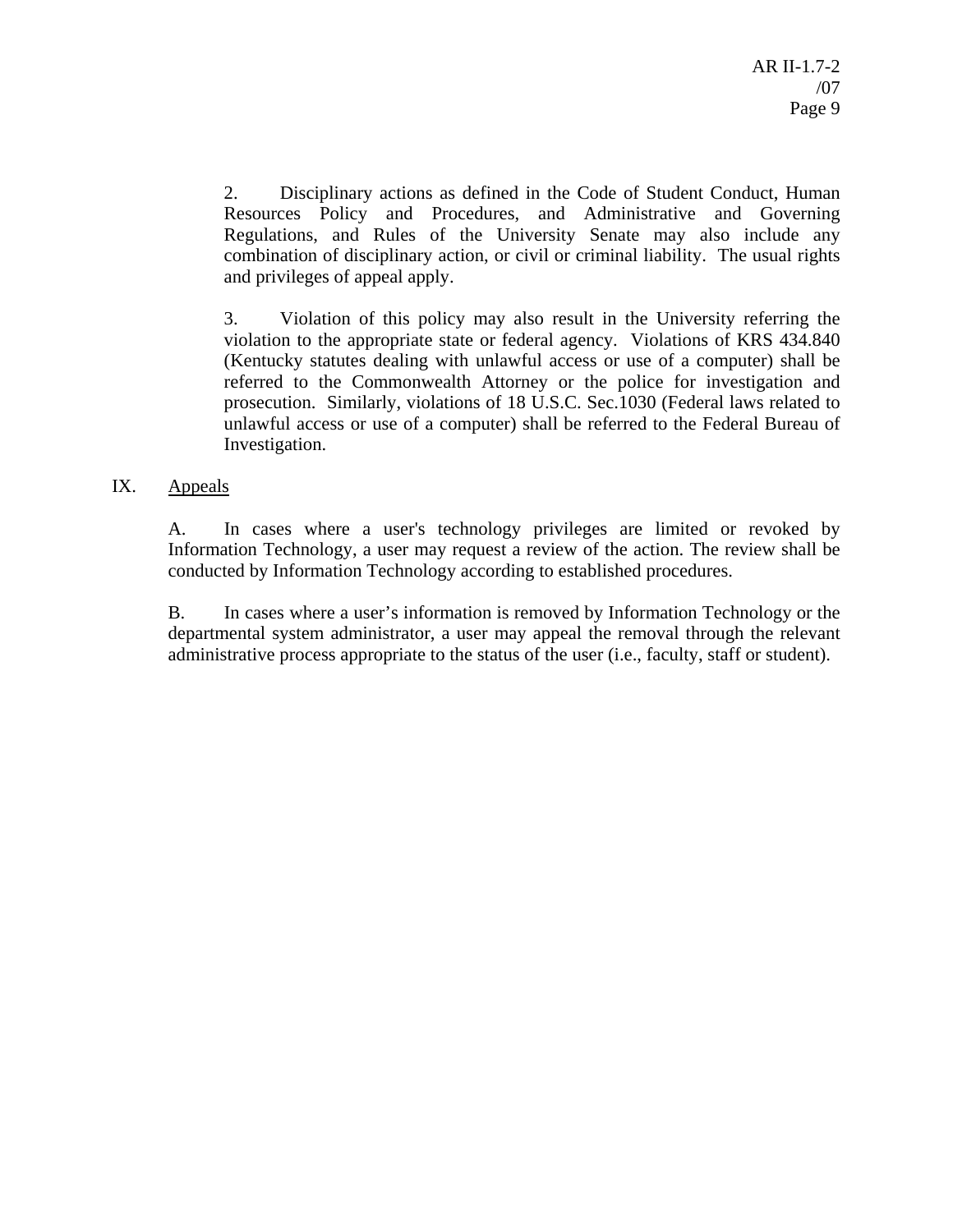AR II-1.7-2 /07 Page 10

### GLOSSARY

Access right: permission to use University information technology resources according to appropriate limitations, controls, and guidelines.

Commercial purpose: activities by an individual or department where the goal or end involves the buying and/or selling of goods or services for the purpose of making a profit.

Data: a representation of facts, concepts, or instructions suitable for communication, interpretation, or processing by human or automatic means.

E-Discovery: a generic term used to encompass how the legal world of litigation, regulation, and criminal investigation searches, collects, preserves, processes, and produces electronic files. E-Discovery is governed by the Federal Rules of Civil Procedure.

Equitable use: use of information technology resources in accordance with this policy and with the rules of an individual University facility; use of information technology resources so as not to unreasonably interfere with the use of the same resources by others.

File: a collection of data treated as a unit.

Incidental Personal Use: use of information technology resources by members of the University community of support of activities that do not related to their university employment or studies or to other activities involving and approved by the university. Examples include use of email to send personal messages to friends, family, or colleagues, including messages relating to one-time minimal sales or purchase transactions, and occasional use of the web to gain information about personal interests.

Information Technology Resources: information technology devices (personal computers, printers, servers, networking devices, etc.), computing systems and applications, involved in the processing, storage, and transmission of information.

Kentucky Open Records Act: a state law that requires public records to be made available to any person who requests them, subject to certain exemptions.

Password: a string of characters that a user shall supply to meet security requirements before gaining access to a particular technology resource.

Prudent and Responsible Use: use of information technology resources in a manner that promotes the efficient use and security of one's own access right(s), the access rights of other users, and University information technology resources.